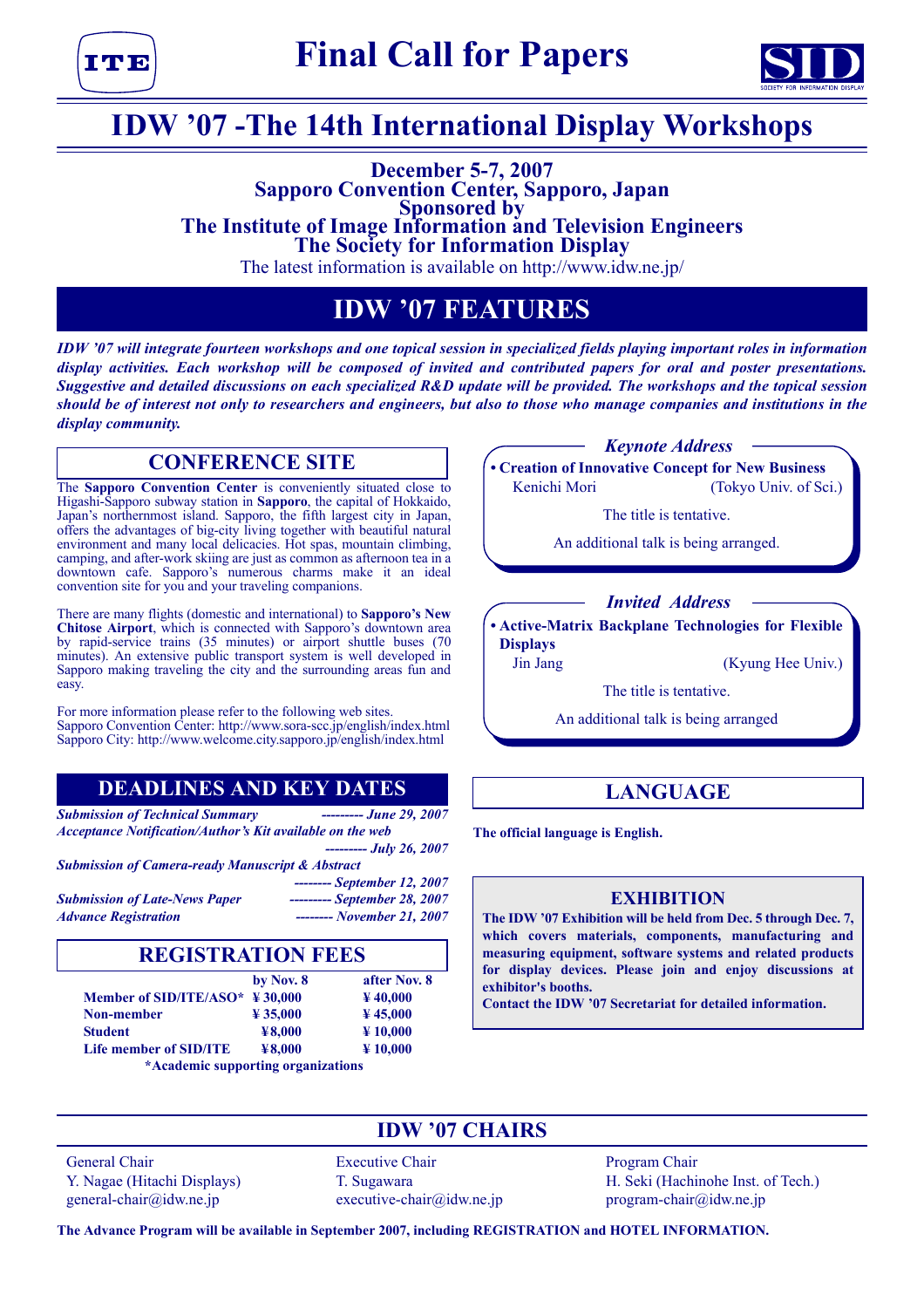## **WORKSHOP OUTLINES**

## **Workshop on LC Science and Technologies**

#### *Workshop Chair: H. Fujikake (NHK)*

This workshop will cover all aspects of liquid crystal (LC) science and technologies, ranging from fundamental material research to display and other applications. An in-depth discussion on the advanced LC displays will be emphasized.

#### *Topic Areas*

**LCT**

- 1) LC materials (physicochemical, nano-structural and thermal studies)
- 2) Surface alignment and characterization techniques
- 3) Electro-optic effect, display mode, optical design and simulations
- 4) Processing, manufacturing, measuring and evaluation techniques
- 5) High performance display featuring excellent image quality
- 6) Flexible display and electronic paper applications
- 7) Functional devices for other various applications
- 8) LC semiconductor and organic electronics

## **Workshop on Active Matrix Displays**

#### *Workshop Chair: M. Kimura (Ryukoku Univ.)*

This workshop will cover all aspects of active matrix displays.

#### *Topic Areas*

**AMD**

- 1) Fundamental principles, new materials, device structures, fabrication processes, design technologies, evaluation methods, addressing schemes, driving circuits, video electronics, monitor controllers, signal interfaces, display technologies, novel applications, etc.
- 2) Active devices for active matrix displays: amorphous-Si TFTs, poly-Si TFTs, oxide-semiconductor TFTs, compound-semiconductor TFTs, organic TFTs, etc.
- 3) Display devices for active matrix displays: LCDs, OLEDs, electronic papers, FEDs, microdisplays, etc.



### **Workshop on CRTs**

*Workshop Chair: H. Y. Chen (Chunghwa Picture Tubes)* This workshop will cover the entire field of CRT technologies.

#### *Topic Areas*

- 1) New CRTs (high-Luminance CRTs, Shallow /Thin CRTs, etc.)
- 2) Projection CRTs
- 3) Components (gun, cathode, mask, glass, DY, etc.)
- 4) Surface coating, phosphors, screen structure and ergonomics
- 5) Computer modeling and measuring technology
- 6) Manufacturing and recycling technology
- 7) CRT appliances (CRT monitors, TV sets, etc.)
- 8) History of CRT



## **Workshop on Plasma Displays**

*Workshop Chair: K. Nunomura (Pioneer)*

This workshop will cover all aspects of science, technologies and applications of plasma display panels.

#### *Topic Areas*

- 1) Fundamental mechanisms
- 2) Panel configurations
- 3) Materials, components and fabrication processes
- 4) Driving techniques, signal processing and image quality

#### **Workshop on FPD Manufacturing, Materials and Components FMC**

#### *Workshop Chair: Y. Ukai (Sony)*

This workshop will cover technology trends and the subject of flat panel displays (FPDs) in the aspects of manufacturing, materials, components and systems.

#### *Topic Areas*

- 1) Trends in FPD materials, components and systems
- 2) Technical trends of panel construction
- 3) Optical materials and systems
- 4) Color filter materials
- 5) Lighting materials, components and systems
- 6) Materials for processes
- 7) Equipment for processes and measurements
- 8) Ecology, 3R (Recycle, Reduce and Reuse)

## **PH**

## **Workshop on EL Displays, LEDs and Phosphors**

#### *Workshop Chair: Y. Nakanishi (Shizuoka Univ.)*

This workshop will have a discussion on current topics in EL displays (ELDs), LEDs and phosphors. The workshop will also deal with phosphor application, phosphor screens for CRTs, plasma displays (PDPs), field emission displays (FEDs) and other emissive displays.

#### *Topic Areas*

- 1) Inorganic ELDs (materials, process, devices, drive circuits, etc.)
- 2) LEDs (materials, devices, panels, lighting, etc.)
- 3) Phosphors (for CRTs, PDPs, FEDs, VFDs, LEDs, etc.)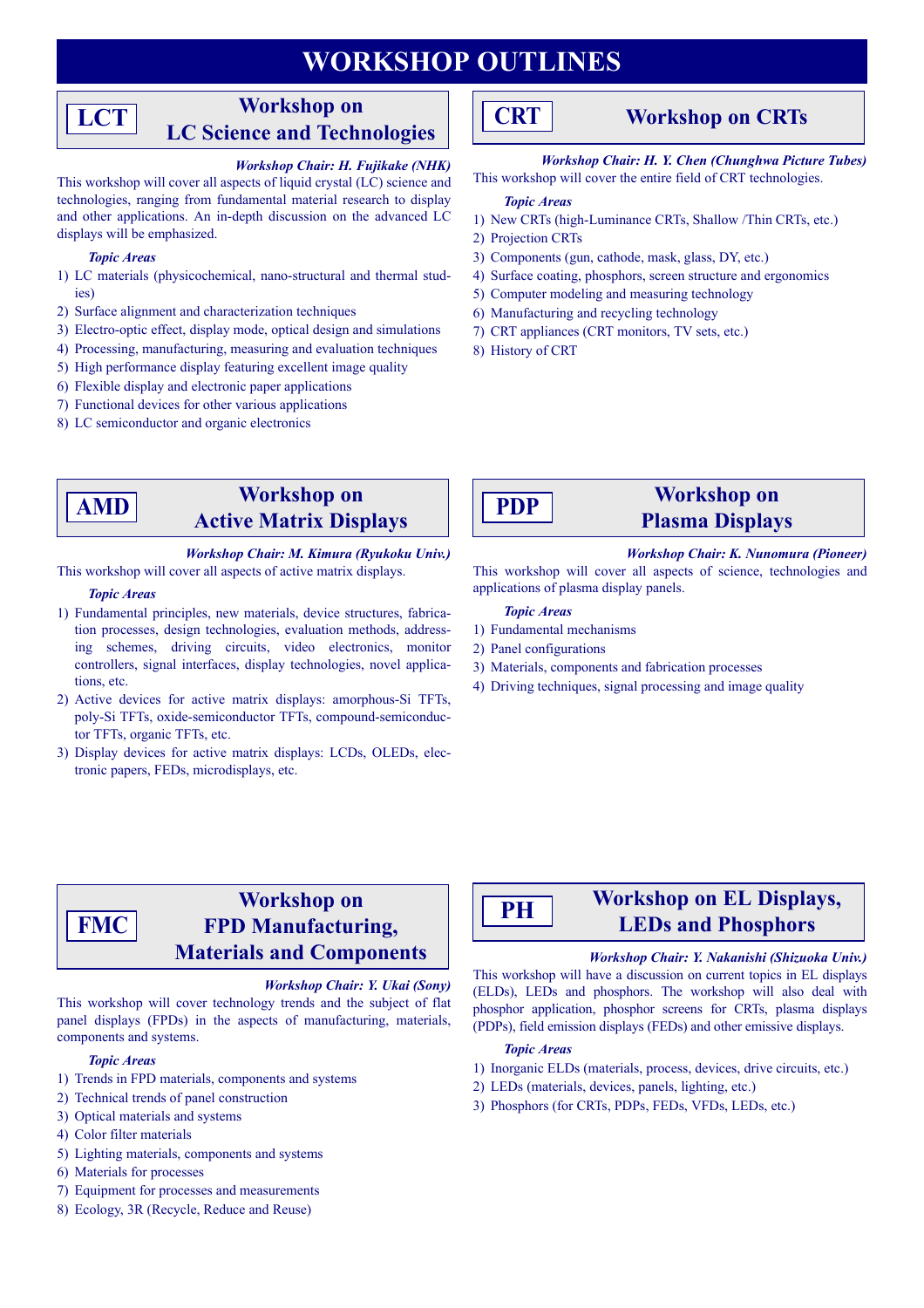## **FED**

## **Workshop on Field Emission Display**

#### *Workshop Chair: M. Takai (Osaka Univ.)*

The following topics will be covered in this workshop.

#### *Topic Areas*

- 1) Fundamental mechanisms and configurations
- 2) Modeling and simulation
- 3) Materials, components and fabrication processes
- 4) Field emission physics and characteristics
- 5) Driving technologies and signal processing
- 6) Picture quality, reliability and lifetime
- 7) Applications
- 8) Miscellaneous topics related with field emitters

## **VHF**

## **Workshop on Applied Vision and Human Factors**

#### *Workshop Chair: Y. Shimodaira (Shizuoka Univ.)*

This workshop will cover all aspects of vision, human factors and image quality related with displays, such as the followings.

#### *Topic Areas*

- 1) Display image quality: models, metrics and evaluation methods
- 2) Characteristic requirements to displays on image quality: luminance, contrast, gray-scale, color, resolution, sharpness, viewing angle, etc.
- 3) Spatio-temporal image artifacts on displays and their improvements
- 4) Display measurement relevant with human factors
- 5) Display ergonomics and their standards
- 6) Legibility and usability issues for text displays or electronic papers
- 7) Actions and behaviors that are consequences of visually displayed information
- 8) Visual quality and optometric factors in virtual displays

#### **Workshop on Organic LED Displays OLED**

#### *Workshop Chair: Y. Sato (JST)*

#### This workshop will cover all aspects of science and technologies of organic LED displays, ranging from materials research and basic device physics to display and other applications.

#### *Topic Areas*

- 1) Material (Dyes and Polymers) for organic LED displays
- 2) Problems related with electrodes and interfaces
- 3) Device physics and efficiency
- 4) Display applications
- 5) Fabrication processes
- 6) Active and passive matrix circuits and systems
- 7) Reliability and lifetime
- 8) Miscellaneous topics related with organic LED displays
- 9) Fundamental mechanisms and configurations of OLEDs and Organic TFTs

## **Workshop on Projection and Large-Area Displays, and Their Components**

*Workshop Chair: Z. Tajima (Hitachi Displays)*

This workshop will cover several current topics in projection and large-area displays, and their components.

#### *Topic Areas*

**LAD**

- 1) Projector and projection TV using microdisplays
- 2) Microdisplay technology for projection
- 3) Optics and video signal processing for projection
- 4) Optical components (light source, illumination, screen, lenses, etc.) for projection
- 5) Algorithm and image processing for large screen displays
- 6) Digital cinema
- 7) Large-area display systems

## **Workshop on 3D/Hyper-Realistic Displays and Systems**

#### *Workshop Chair: I. Yuyama (Utsunomiya Univ.)*

This workshop will cover several current topics encompassing 3D/ hyper-realistic displays, systems and other related technologies.

#### *Topic Areas*

**3D**

- 1) Stereoscopic, holographic and other 3D display technologies and systems
- 2) Immersive, interactive and VR display technologies and systems
- 3) New applications using 3D/hyper-realistic displays
- 4) 3D image coding, 2D to 3D conversion, multi-viewpoint representation and other 3D/hyper-realistic image processing
- 5) Human factor and evaluation of 3D/hyper-realistic display techniques and systems

# **EP**

## **Workshop on Electronic Paper**

#### *Workshop Chair: M. Omodani (Tokai Univ.)*

This workshop will focus on current topics on Electronic Paper, Paperlike Displays, and Rewritable Paper. Hardware, software, materials, human-interfaces, systems, applications, and overviews of this field are expected to be discussed. Joint sessions with other workshops will be prepared for crossover themes.

#### *Topic Areas*

- 1) Display methods for Electronic Paper
- 2) Materials, components, and fabrication processes
- 3) Driving techniques
- 4) Human-interface on Electronic Paper
- 5) Discussion on concepts of Electronic Paper
- 6) Electronic book and Electronic newspaper
- 7) Other applications of Electronic paper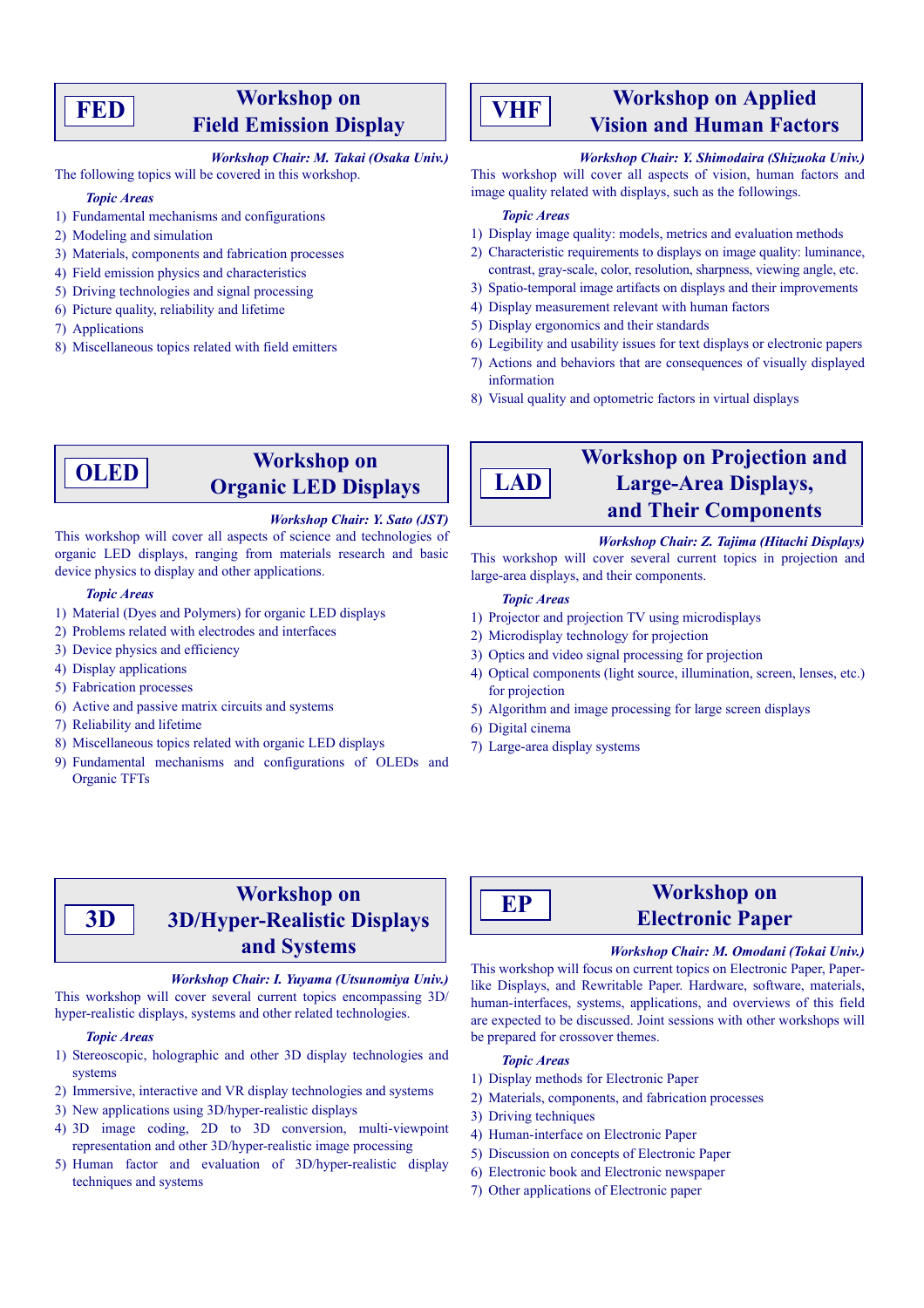## **MEMS**

## **Workshop on MEMS for Future Displays and Related Electron Devices**

#### *Workshop Chair: M. Nakamoto (Shizuoka Univ.)*

This workshop will cover all aspects of science and technologies of MEMS for future displays, imaging devices, and related electron devices, ranging from materials research and basic device physics to display and other applications.

#### *Topic Areas*

- 1) Displays, imaging devices and other optical and electron devices using MEMS (NEMS)
- 2) Optical MEMS such as optical scanners, optical switches, optical mirrors, optical space modulators, optical filters, etc.
- 3) Sensors and actuators for electromagnetic wave, infrared rays, ultraviolet rays, X-rays, visible rays, supersonic wave, hearing, touching, smell, taste, etc.
- 4) Materials, components and fabrication processes
- 5) Fundamental mechanisms and configurations
- 6) Miscellaneous topics related to MEMS displays

## **Workshop on Display Electronic Systems**

#### *Workshop Chair: H. Okumura (Toshiba)*

This workshop will cover all aspects of electronic systems including hardware as well as software aspects related to all kinds of displays.

#### *Topic Areas*

**DES**

- 1) Video processing including elimination of the known artifacts, deinterlace and scaling
- 2) Integrated electronics including input device and functional device integration
- 3) Video interface technologies
- 4) High fidelity display systems including high dynamic range and large color gamut
- 5) Novel electronic systems
- 6) Driving circuit technology including high-speed and low power driving
- 7) Electronic aspects of backlight systems including scanning backlight and the cooperative working with LC-cells

### **Topical Session on Imaging and Photonic Devices IPD**

*Topical Session Chair: S. Kobayashi (Chitose Inst. of S&T)* This session will cover all aspects of imaging and photonic devices.

#### *Topic Areas*

- 1) Fibers and planar waveguides, their design, fabrication and characteristics
- 2) Photonic devices, techniques and imaging in communication, measurements and sensors including bio & medical photonics
- 3) Application of scanning probe microscopy
- 4) Ultra short laser pulse phenomena
- 5) Photonic nonlinear physical characteristics

#### *Invited Talks*

**• Tunable Liquid Crystal Negative-Zero-Positive Index Metamaterials** Iam Choon Khoo (Pennsylvania State Univ.) **• LCD Photoalignment: What is Next?** Vladimir Chigrinov (Hong Kong Univ. of S&T) **• SELAX Technology for Poly-Si TFTs Integrated with Amorphous-Si TFTs** Takuo Kaitou (Hitachi Displays) **• FPD Innovation by Emerging Nanomaterials and Nanoprocesses** Hiroshi Yokoyama (AIST) **• Technology for High Quality Image** Masataka Uchidoi (Pioneer) **• Recent Progress on Polymer LED Materials** Yoshiaki Tsubata (Sumation) **• Human Factor for a Three-Dimensional Display Design** Wa James Tam (Commun. Res. Ctr. Canada) **• Light Emitting Devices Based on Semipolar-Oriented InGaN/GaN Quantum Wells** Yoichi Kawakami (Kyoto Univ.) **• Recent MEMS Activity in Korea** Jun-Bo Yoon (KAIST) **• Advanced Video Processing for Full HD High-Refresh-Rate LCD-TV** Nikhil Balram (Marvell Semiconductor)

**The titles are tentative. Additional invited talks are being arranged.**

#### **IDW '07 OVERSEAS ADVISORS**

| P. J. Bos    | (Kent State Univ., USA)     | E. Lueder    | (Univ. of Stuttgart / Electro-   | B. Wang        | (Southeast Univ., China) |
|--------------|-----------------------------|--------------|----------------------------------|----------------|--------------------------|
|              | Phone: $+1-330-672-2511$    |              | <b>Optical Consultancy, USA)</b> |                | Phone: $+86-25-336-3222$ |
| P. M. Heyman | (USA)                       |              | Phone: $+1-480-451-8074$         | L. F. Weber    | (USA)                    |
|              | Phone: $+1-609-734-2805$    | F.-C. Luo    | (AU Optronics, Taiwan)           |                | Phone: $+1-845-255-4551$ |
| M.-K. Han    | (Seoul Nat. Univ., Korea)   |              | Phone: $+886-3-563-2939$         | K.-W. Whang    | (Seoul Nat. Univ.,       |
|              | Phone: $+82-2-880-7992$     | M. H. Oh     | (Dankook Univ., Korea)           |                | Korea)                   |
| W. E. Howard | (Howard Consulting, USA)    |              | Phone: $+82-2-709-2700$          |                | Phone: $+82-2-880-7249$  |
|              | Phone: $+1-845-223-7716$    | J.-N. Perbet | (Thales Avionics, France)        | H.Y. Chen      | (Chunghwa Picture Tubes, |
| J. Jang      | (Kyung Hee Univ., Korea)    |              | Phone: $+33-556-13-5440$         |                | Taiwan)                  |
|              | Phone: $+82-2-961-0270$     | I. C. Sage   | (OinetiO, UK)                    |                | Phone: $+886-3-367-5151$ |
| H. S. Kwok   | (Hong Kong Univ. of $S&T$ , |              | Phone: $+44-1684-895026$         | I. Heynderickx | (Philips Res.,           |
|              | Hong Kong)                  | D. Theis     | (Siemens, Germany)               |                | The Netherlands)         |
|              | Phone: $+852-2358-7056$     |              | Phone: $+49-89-636-40550$        |                | Phone: $+31-40-274-7855$ |
| A. C. Lowe   | (Lambent Consultancy, UK)   | H. Tolner    | (PDP Consultant,                 |                |                          |
|              | Phone: $+44-1794-368366$    |              | The Netherlands)                 |                |                          |
|              |                             |              | Phone: $+31-40-279-1389$         |                |                          |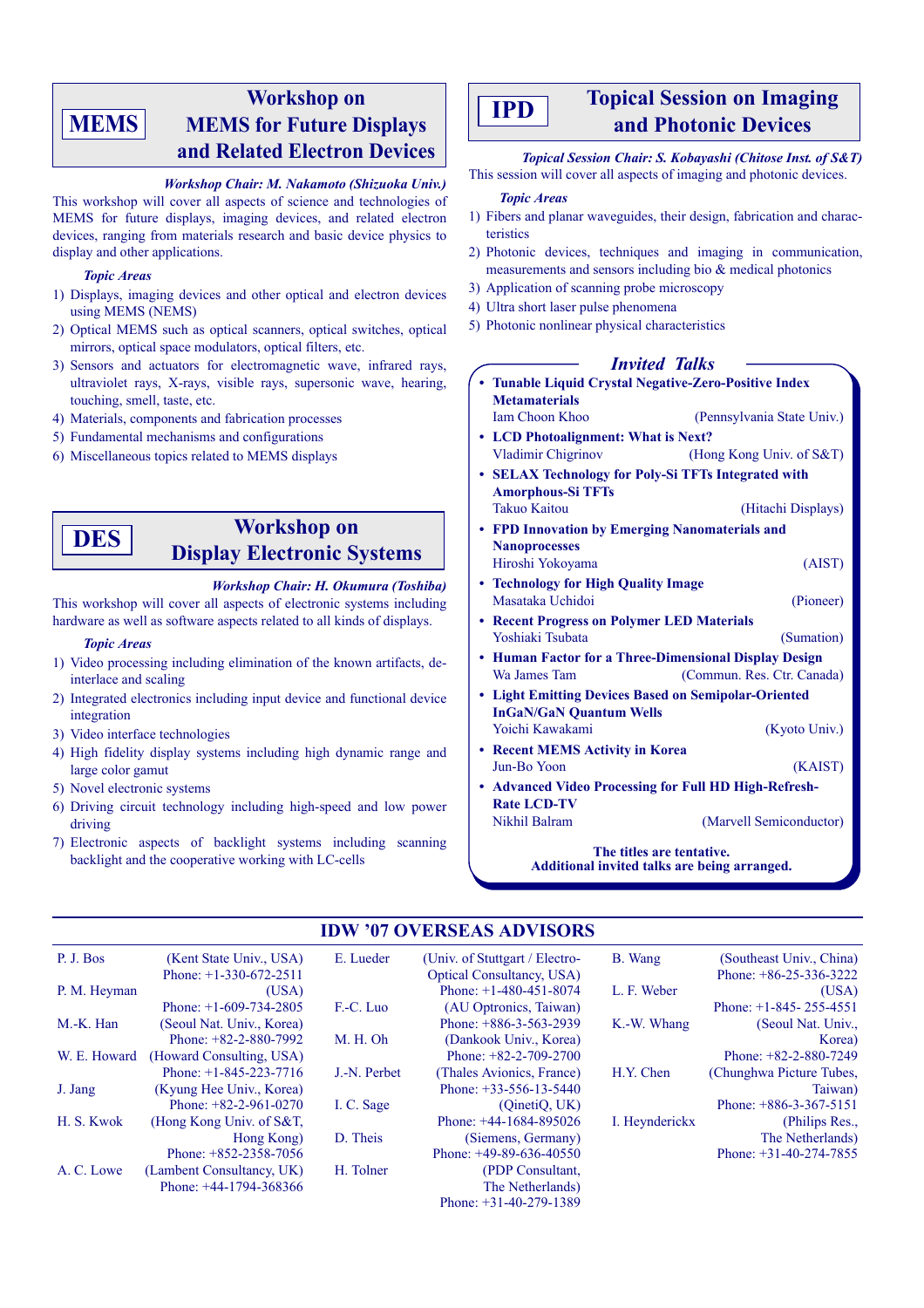## **PAPER SUBMISSION**

### **INSTRUCTIONS FOR SUBMISSION OF TECHNICAL SUMMARY**

#### Submit a Technical Summary via the conference website; **http://idw.ee.uec.ac.jp/authinfo.html**

#### in PDF or Microsoft Word.

Follow the submission instructions given on the website or shown below. If you have any difficulties with the online submission, please send a set of Paper Application Form and Technical Summary by June 29, 2007, to the IDW '07 Secretariat. The Paper Application Form is available on the conference website.

#### **I. Technical Summary Guidelines**

The file should be formatted in A4-sized pages. A sample file is available on the website.

One to two page text in **one column**, with additional pages for figures/tables/photographs. It should include the following items:

#### **(1) Paper title**

- (2) **Names of all authors with their affiliations:** The presenting author should be underlined.
- (3) **Abstract**: 50-80 words, highlighting your paper.
- (4) **Presentation style:** Indicate if you wish to have your paper considered for oral or poster presentation.
- (5) **Workshop:** Indicate the closest matching workshop or topical session.
- (6) **Body** of the Technical Summary contains:
	- (a) Background and Objectives: Introduce the state of the art of the subject and describe the goal of your work.
	- (b) Results: Describe specific results. Illustrations to highlight your work are encouraged.
	- (c) Originality: Clearly describe what is new and/or emphasized points.
	- (d) Impact: Discuss the significance of your work and compare your findings with previously published works.
	- (e) References: List references covering projects in related areas.
	- (f) Prior Publications: The paper must be an original contribution. If you have published or presented material on similar work, explain how the present material differs.

#### Follow guidelines on writing:

- (1) **Use standard English font sets** such as **Times New Roman, Times, Arial,** and **Helvetica** for your entire Technical Summary**.** In addition to these font sets, **Symbol, Wingdings,** and **ZapfDingbats** are strongly recommended for typing any math functions and Greek characters.
- (2) Place figures/tables/photographs **after the text** to prevent layout disorder when reviewing.
- (3) **A less than 1 MB** file size is recommended. Your network gateway may have a limitation on uploading file size.
- (4) Include the presenting author's name and title of the paper in the header line in each subsequent page.
- (5) Put the page number on the right side in the header line. Technical Summaries are for evaluation only and will not be published.

### **II.Submission File Format**

Technical Summaries should be submitted in PDF or Microsoft Word.

#### **III.Online Submission**

#### Access **http://idw.ee.uec.ac.jp/authinfo.html**

The submission procedure takes three steps:

- (1) **Questions to Authors:** Select the number of authors, affiliations, and maximum number of affiliations for one author.
- (2) **Paper Title & Author Information:** Input the paper title, names of all authors, all affiliations, and presenting author information. The title may be edited by the program committee. **Please be aware that an acceptance notification will be sent to the e-mail address which you input on the web.**
- (3) **Confirmation & Submission:** Please take time to review the paper title and the author information carefully as mistakes cannot be rectified after upload.

Select a file type and a file name of the Technical Summary to submit to our server. When the file is successfully uploaded, a "FINISH" message will appear on the screen and you will also receive a submission confirmation e-mail.

#### **TRAVEL GRANTS**

A limited number of travel grants will be available to full-time student presenters attending from outside Japan. Check the travel grant application box in the step 1 of the online submission, mentioned above.

#### **MAILING**

IDW '07 Secretariat c/o ABEISM CORPORATION 4-30-12 Kamimeguro, Meguro-ku Tokyo 153-8571, Japan Phone: +81-3-5720-7022 Fax: +81-3-6203-8238 E-mail: idw@abegroup.jp

#### **ACCEPTANCE**

An acceptance notification will be sent to the e-mail address which you input on the conference website. An Author's Kit will be available on the website.

#### **LATE-NEWS PAPERS**

A limited number of late-news papers reflecting important new findings or developments may be accepted. Submit a 2-page camera-ready manuscript of A4-sized pages and its abstract no later than September 28, 2007. Access to the conference website: http://idw.ee.uec.ac.jp/authinfo.html

If you have any difficulties with the online submission, please contact the IDW '07 Secretariat.